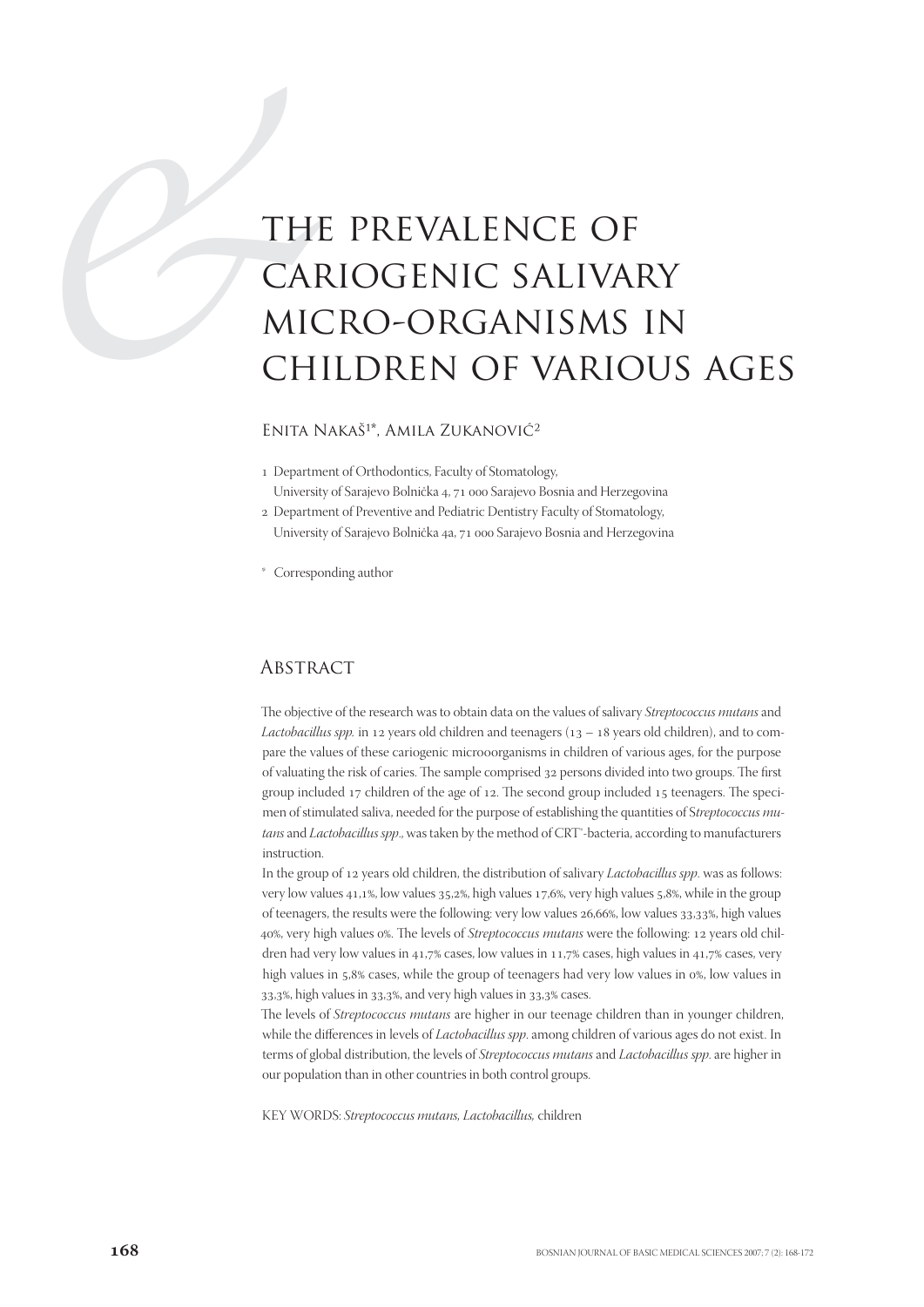## **INTRODUCTION**

Mutans streptococci are a heterogeneous group of microorganisms divided into 6 species and 8 serotypes  $(1,2)$ . They make normal micro flora in oral cavity. There exist several types of Streptococca, isolated from human dental plaque. The most common type is Streptococcus mutans (serotypes c, e and f), and Streptococcus sobrinus (serotypes d, g). They are connected with the development of caries in humans and animals  $(3, 4)$ . Streptococcus mutans belongs to the group of Alfa hemolytic streptococci. Mutans streptococci are related to the occurrence of early demineralization, i.e., initial phases of the development of caries  $(5)$ . In consequence of some of their vital characteristics, mutans streptococci are regarded potentially highly cariogenic: they are acidogenic (capable of producing acids that melt the tooth substance), aciduric (able to survive, grow and perform metabolic processes in the environment of very low pH), they have the capacity of creating extracellular polysaccharides, capability to transport sugar, capability to adhere to dental surfaces (6). Mutans streptococci infections are globally distributed. These microorganisms can be found in almost all humans in a population; however, in different persons, the levels of mutans streptoccoci vary from low to very high values. Their values in individuals are determined by the irregularities on the surface of tooth enamel, retention areas, as well as genetic and immuno-biological factors. Mutans streptococci are microorganisms that primarily colonize dental surfices. In the concentration of 10<sup>4</sup>-10<sup>5</sup> CFU/ml in saliva, Streptococcus mutans is able to colonise clean, smooth surface of a tooth. The presence of mutans streptococci on tooth surfaces increases the possibility that caries would develop thereon. Lactobacilli belong to the group of Gram-positive microorganisms. They are isolated as a part of normal human microflora. They are acidogenic and aciduric. As early as 1890, W.D. Miller proved the presence of lactobacilli in oral flora, and their capacity of producing acids. There are several kinds of lactobacilli, but the most common types found in oral flora are Lactobacillus rhamnosus and Lactobacillus casei. Lactobacilli alone have no important role in the initiation of caries  $(7)$ . Lactobacillus is a secondary invasive bacteria connected with the progression of caries lesion. It is most commonly found in the dentine, in deep portions of carious lesion, in open cavities, but also in retention areas on teeth like, for example, poorly made edges of dental fillings. The saliva of persons that have active carious lesions, usually contains a large number of

Lacobacilli spp.; however, lacobacilli as a part of normal flora can also be found in persons that have no caries (8). Infection with Lactobacilli has a global distribution. The levels of lactobacilli vary in different persons. The persons with a high level of Lacobacilli spp. have, or develop more carious lesions than those with lower levels of lactobacilli  $(9,10)$ . The levels of Lactobacillus spp. and Streptococcus mutans in saliva indirectly point towards the risk that a new carious lesion would develop  $(11)$ , so they are used as parameters in the assessment of caries risk. The objective of the research was to obtain data on the values of salivary Streptococcus mutans and Lactobacillus spp. in 12 years old children and teenagers  $(13 - 18$  years old children), and to compare the values of these cariogenic microorganisms in children of various ages, for the purpose of assessing the risk of caries in these population groups.

#### Materials and Methods

The sample comprised 32 persons divided into two groups. The first group included  $17$  children of the age of 12. The second group included 15 teenagers  $(13 - 18$  years old children). The following criteria were applied in the selection of participants: - Patient did not use antibiotics 3 weeks before the testing. - No changes exist in the structure of tooth enamel.

- No active carious lesion exists

Both groups of patients were the children coming from good-income families, who regularly maintain oral hygiene by brushing their teeth at least twice a day. All respondents had their teeth sanitized with dental fillings, without a single carious lesion. The levels of salivary Streptoccocus mutans and Lactobacillus spp. were determined for each individual patient. The sample of stimulated saliva, needed for the purpose of establishing the quantities of Streptococcus mutans and Lactobacillus spp., was taken by the method of CRT<sup>-</sup>bacteria (Ivoclar-Vivadent clinical), according to manufacturer instruction. Patients were given a piece of (factory-made) wax, which they chewed for 5 minutes in order to collect enough stimulated saliva (during wax chewing, the process of bacteria mobilization happens, from the plaque into saliva). While chewing, the respondents collected saliva into disposable plastic cups. After 5 minutes, disposable pipettes were used to take saliva and seed it on slides for Streptococci mutans and Lactobacilli spp. Firstly, after the protective coat was removed from sterile slides, 5 drops were neatly dripped on the slide (until its entire surface was cov-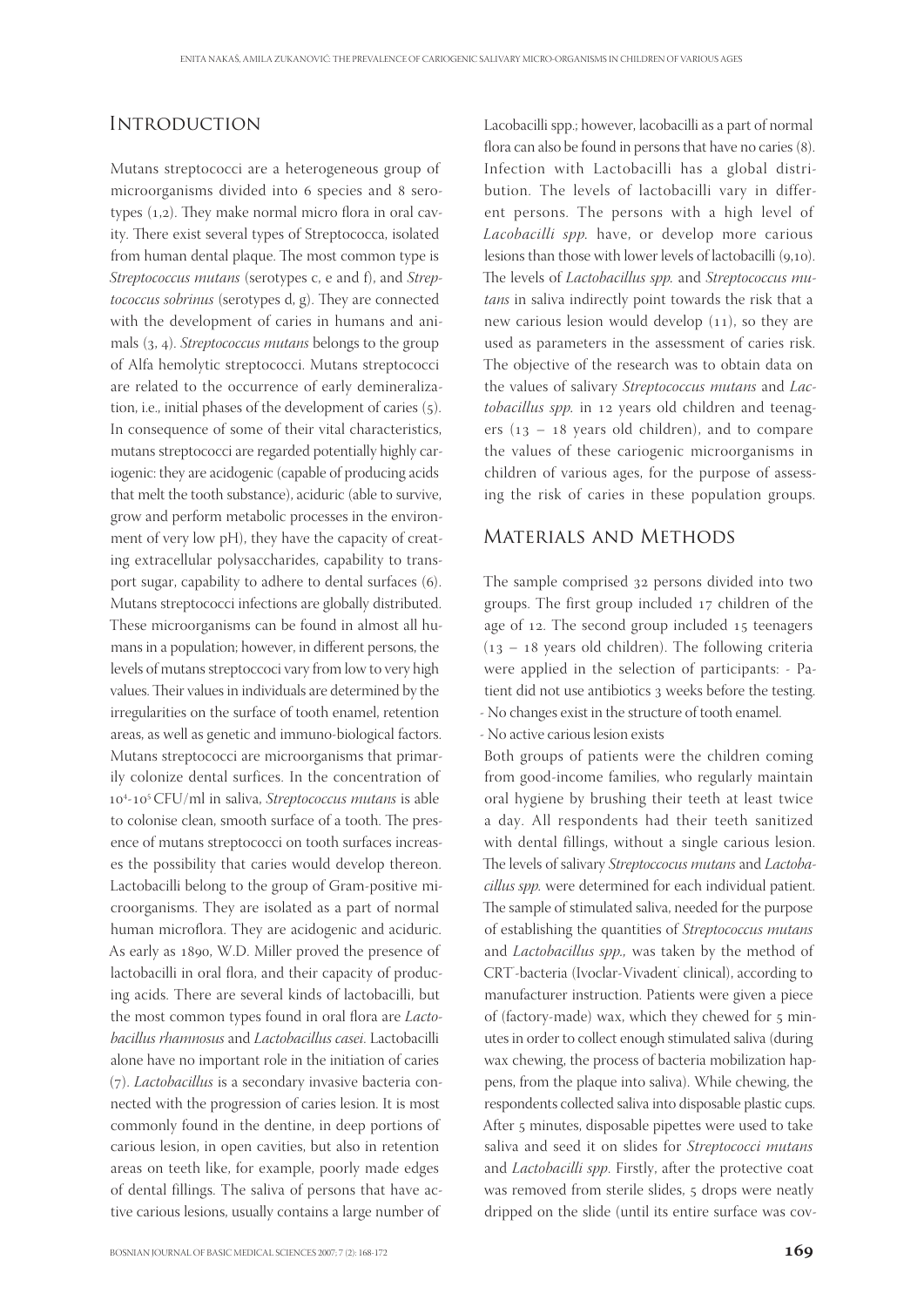ered in saliva), which was held under a slight angle, taking special care not to damage the surface of the slide with the sharp edge of pipette. Once the procedure was over, a tablet of NaHCO was put in slide boxes, and then the boxes were closed and placed into incubator at the temperature of  $37^{\circ}$ C. 48 hours later, the results were read as indicated in the manufacturers scheme, according to the following scale  $(12)$ : Class  $1 = < 10<sup>4</sup> CFU/ml$  saliva Class 2=10<sup>4</sup>-10<sup>5</sup> CFU/ml saliva Class 3=10<sup>5</sup>-10<sup>6</sup> CFU/ml saliva Class 4=>10<sup>6</sup> CFU/ml saliva

The statistic software programme StatsDirect (Stats-Direct version  $2.6.1$ ) was used in the analysis of the results. The prevalence of salivary Streptococcus mutans and Lactobacillus spp. in both groups of children was shown in percentages. T-test was applied in testing differences in the values of Streptococcus mutans and Lactobacillus spp. in respondents' groups. The value of  $p < 0.05$  was taken as significant.

# **RESULTS**

The results showed no differences in the levels of salivary Lactobacillus spp. between the group of 12-year old children and the group of teenagers ( $p=a,4297$ ) (Table 1). A significant difference exists between the group of 12-year old children and the group of teenagers in the levels of salivary Streptococcus mutans, where the teenagers have significantly higher values of Streptococcus mutans in the saliva ( $p= 0.0147$ ) (Table 2).

## Discussion

The 2003 research by A. Zukanović about the prevalence of lactobacilli among 12-year old children in Sarajevo, conducted on a random sample of 109 children, showed that 38.5% children had very low values,  $25.7\%$  had low values,  $23.9\%$  high values, and  $11.9\%$ had very high values of salivary *Lactobacillus spp.* (13). The results of our research obtained similar results, where the level of salivary Lactobacillus

| Streptococcus mutans      | Group $1 - 12$<br>years old children |       | Group 2 -teen-<br>agers |       |
|---------------------------|--------------------------------------|-------|-------------------------|-------|
|                           | n                                    | %     | n                       | %     |
| Class 1: very low values  |                                      | 41,17 | $\Omega$                | O     |
| Class 2: low values       |                                      | 11,76 | 5                       | 33,33 |
| Class 3: high values      |                                      | 41.17 | 5                       | 33,33 |
| Class 4: very high values |                                      | 5,88  | 5                       | 33,33 |

TABLE 1. The prevalence of *Lactobacillus spp*. in 12 years old children and teenagers

spp. has the same distribution among  $12$ -year old children and teenagers, and 60% of children have low and very low values of *Lactobacillus spp.*. Comparing the results obtained in children from Sarajevo with those obtained in their Sweedish age-fellows in the research by Hänsel-Petersson et al. $(14)$ , we see that 51,6% 12-year old children in Sweeden have very low values, 19,6 % low values, 20,4 % have high values and 8,4 % very high values of *Lactobacilli* in saliva. The study conducted among 12-year old children in Estonia shows that  $47\%$  children have very low values,  $28\%$ low, 18% high and 7% very high values of *Lactobacilli* (15). Comparing the values of Lactobacilli in saliva among Sarajevo children with the above researches, we see that our children have higher levels of lactobacilli in saliva, which indicates a higher risk of the development of caries. The results of the research by A. Zukanović of 2003 concerning the values of Streptococcus mutans in saliva among 109 12-year old children in Sarajevo, selected by the method of random sample, prove that most 12-year old children have high values of Streptococcus mutans in saliva. In  $25.7%$  of children we have very low, in  $24,8\%$  low, in  $34,9\%$  high, and in  $14,6\%$  very high values of Streptococcus mutans  $(13)$ . The following table displays the values of Streptococcus mu $tans$  in 12-year old children in several countries (Table 3): The results of our research show that the finding of the prevalence of salivary Streptococcus mutans in 12-year old children, whose dental status includes no active carious lesion, remains the same as that in their age-fellows selected by the method of random sample, where the dental status presented no criterion for participation in the study. In our research, twelve-year olds had no carious tooth, unlike the research of A. Zukanović, where the respondents had KEP-index 4,81, where caries component was 2,13, which means that each child in that participants' group had  $2,13$  carious teeth on average  $(13)$ . Comparing the values of Streptococcus mutans found in our children of various ages, we see that teenagers have significantly higher values of salivary Streptococcus mu $tans$ . S. Bjarnason et alia (1993) (20) made a longitudinal study that followed the levels of Streptococcus mutans, Lactobacillus spp. spp and KEP index through a three-

| Lactobacillus               | Group $1 - 12$<br>years old children |       | Group 2 -teen-<br>agers |       |
|-----------------------------|--------------------------------------|-------|-------------------------|-------|
|                             | n                                    | %     | n                       | %     |
| Class 1: very low values    |                                      | 41,17 |                         | 26,66 |
| Class 2: low values         | რ                                    | 35,29 | 5                       | 33,33 |
| Class 3: high values        | 3                                    | 17.64 | 6                       | 40.0  |
| Class 4: very high values 1 |                                      | 5.88  |                         |       |

TABLE 2. The prevalence of Streptococcus mutans in 12 years old children and teenagers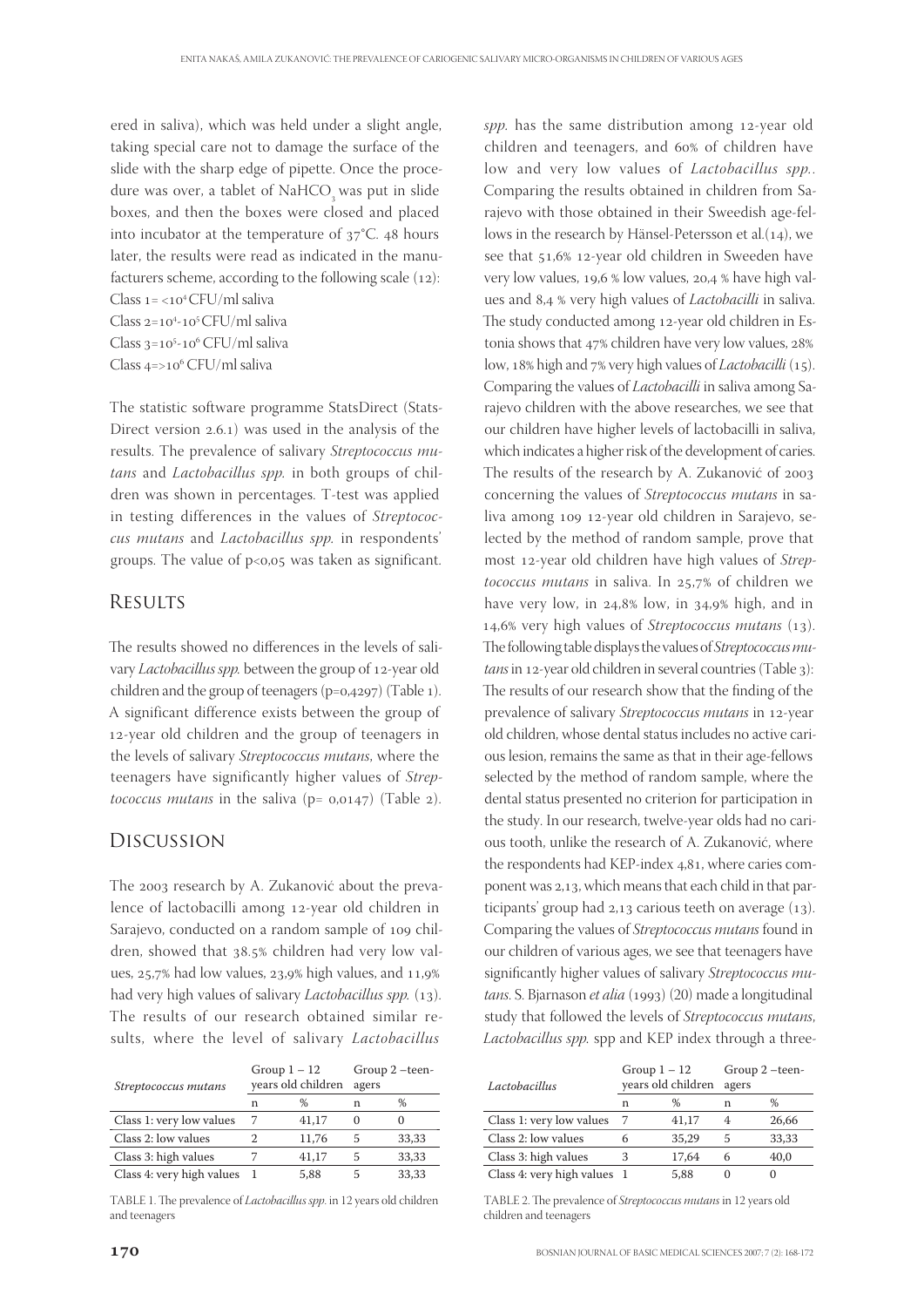|                                             | Very low values of<br>Streptococcus mutans | Low values of<br>Streptococcus mutans | High values of<br>Streptococcus mutans | Very high values of<br>Streptococcus mutans |
|---------------------------------------------|--------------------------------------------|---------------------------------------|----------------------------------------|---------------------------------------------|
| Bangkok<br>Songpaisan Y. (16)               | 17 %                                       | 32%                                   | 13,3%                                  | 18%                                         |
| Cambodia<br>Bratthall D. (17)               | 7%                                         | 27%                                   | 14.1%                                  | 25%                                         |
| Pakistan<br>Maher R. $(18)$                 | 22%                                        | 22%                                   | 31%                                    | 25%                                         |
| China<br>Shy Y. (19)                        | 14%                                        | 28%                                   | 13,5%                                  | 23%                                         |
| Sweden<br>Hänsel Petersson G. (14)          | 39%                                        | 16,3%                                 | 23,5%                                  | 21,2%                                       |
| Bosnia and Herzegovina<br>Zukanović A. (13) | 25,7%                                      | 24.8%                                 | 34,9%                                  | 14,6%                                       |

TABLE 3. The values of Streptococcus mutans in 12 years old children in different countries:

year period. Through their work we see that  $41\%$  of 18 years old participants have very high levels of Streptococcus mutans (10<sup>5</sup>), while 21% of participants have high level of *Lactobacillus spp.* (10<sup>5</sup>). The above authors found the increase in the levels of examined microorganisms, in comparison with 15-16 years old children. When we compare these details with ours, we see a higher level of Streptococcus mutans in the group of our teenagers, too; however, when we compare the levels, we perceive a lower level of Streptococcus mutans, but much higher level of Lactobacillus spp. in our population, which can be explained with a higher consumption of carbohydrates and higher number of meals than in the Swedish population. The work of Steckens-Blicks reveals correlation between a higher consumption of carbohydrates and the levels of Streptococcus mutans and Lactobacillus spp. (21). It has been proved that the number of Lactobacillus spp. in saliva depends on the type of food consumed during the day, and especially on the frequency of consumption of carbohydrates. Restricted consumption of carbohydrates brings to decline in the number of lactobacilli in saliva. Therefore, recent practices of monitoring the dietary habits in humans and active participation of patients in preventive programs include measuring of the levels of Lactobacillus spp.. Hence, the level of Lactobacillus spp. in saliva indirectly points to the risk of the development of new carious lesion  $(11)$ . On the sample of 101 teenage participants, I. Zickert et al.  $(1982)$  found Streptococcus mutans in 89% participants, among them  $21\%$  had very high levels thereof (22). The same authors also give details on the level of *Lactoba*cillus spp. the presence of Lactobacillus spp. was found in  $79\%$  participants, among them  $11\%$  had high values. In our study, 100% of participants had the presence of Streptococcus mutans, among them 33,33% very high levels thereof, which is almost twice as much as in Swedish teenagers. Similar are the data on *Lactobacillus spp.*, where the presence of lactobacilli was found in 100% of our teenagers, with  $40\%$  having high values thereof (22). Similar results were publicized by B. Kohler et al. (1992) on the sample of  $155$  participants, Strep $tococcus$  mutans was isolated in  $85%$  cases; among them,  $17.7%$  had very high values (23). Lactobacillus spp. was found in  $81\%$  participants, where  $14.3\%$ had a high level thereof  $(23)$ . Neither of the above authors gives explanation for the increased levels of Streptococcus mutans in children of older age. When it comes to the global distribution of salivary Streptococcus mutans, the research by authors El - Nadeef and Bratthall  $(24)$  is interesting. They compared the values of Streptococcus mutans in children of various areas, which had different levels of fluoride in water. The authors found higher levels of Streptococcus mutans in those areas where drinking water contained lower concentration of fluoride. Drinking water in the area of Sarajevo contains minimal quantities of fluoride (less than 0,1) ppm). This detail is another proof that the fluoridisation of drinking water in BiH remains a desirable preventive method for the improvement of oral health of the population because, among other effects, it brings to the reduction of the number of salivary Streptococcus mutans. Our study has shown that, in the control group of children, the levels of Streptococcus mutans and Lactobacillus spp. are higher in comparison with the global distribution of these cariogenic microorganisms. The detection of population groups, but also individuals, with the higher levels of Lactobacillus spp. and Streptococcus mutans effectively points to high-risk groups/individuals in terms of caries development. For persons and groups that bear a high risk of caries development, it will be necessary to design targeted programs of prevention based on the high-risk strategy, which will reduce caries risk to minimum. It should be noted that both the level of Streptococcus mutans and the level of Lactobacillus spp. present considerable risk-factors of caries, but whether and when caries would develop depends on many other factors as well, because caries is a complex infective condition of multi-causal etiology.